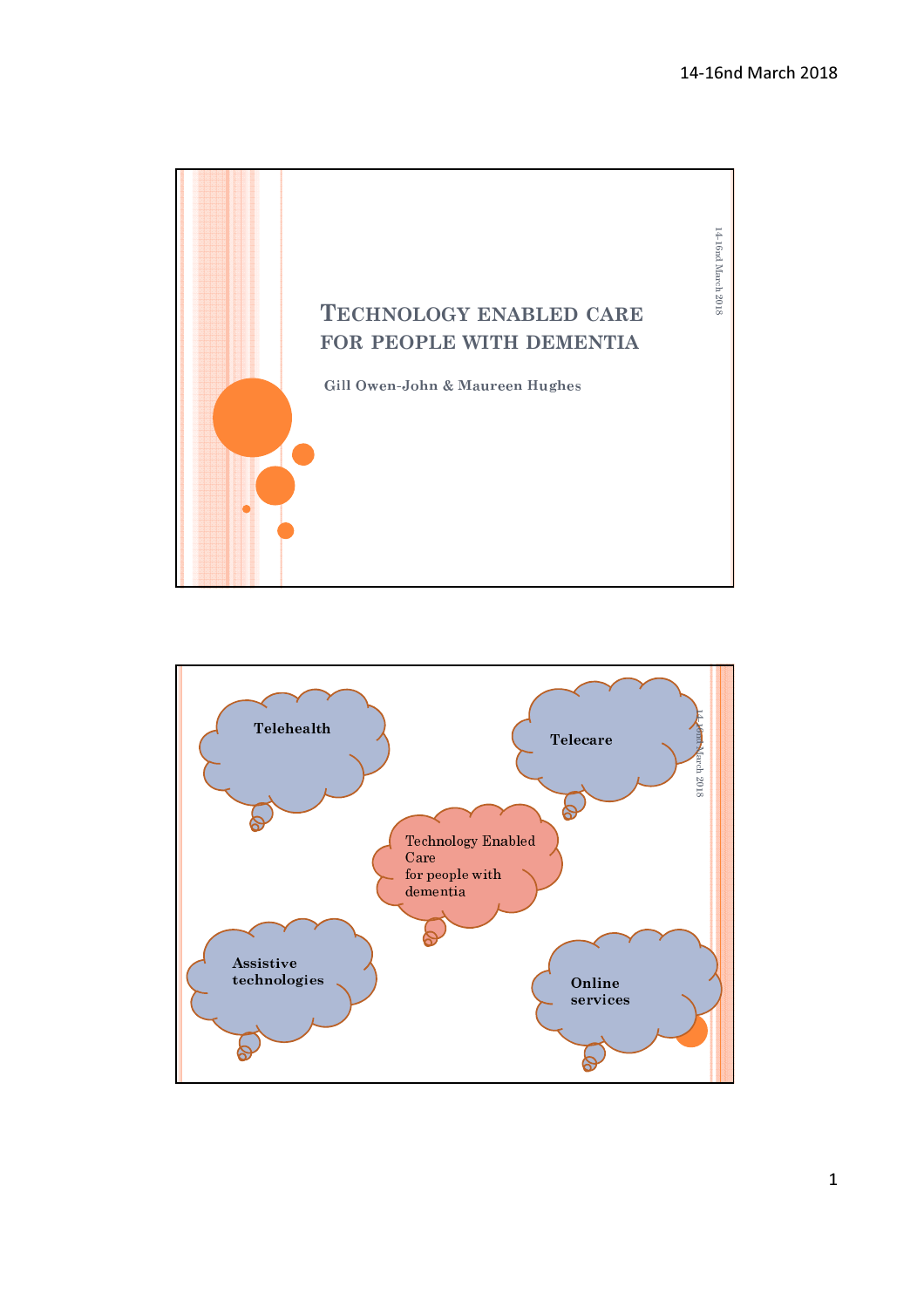

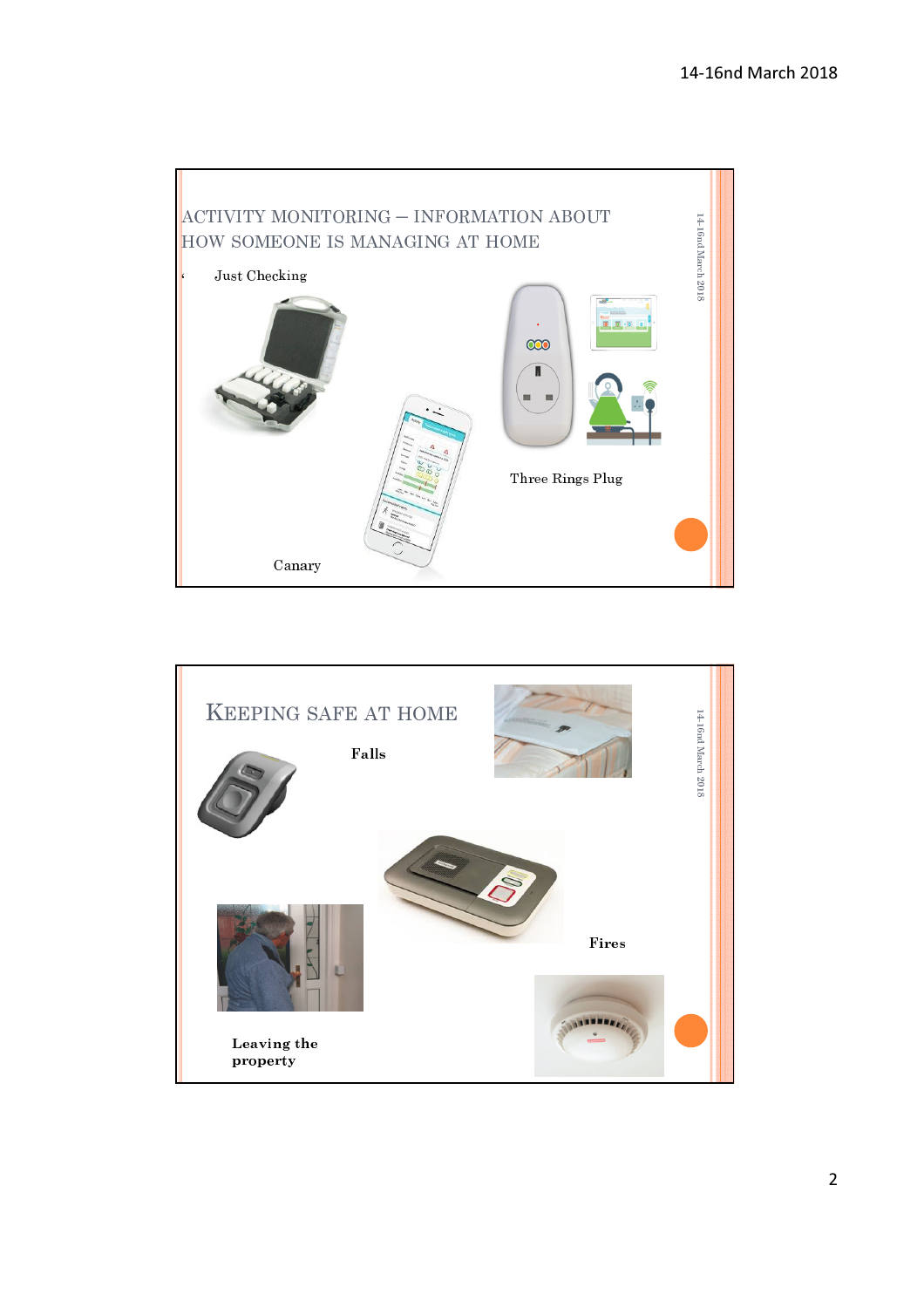

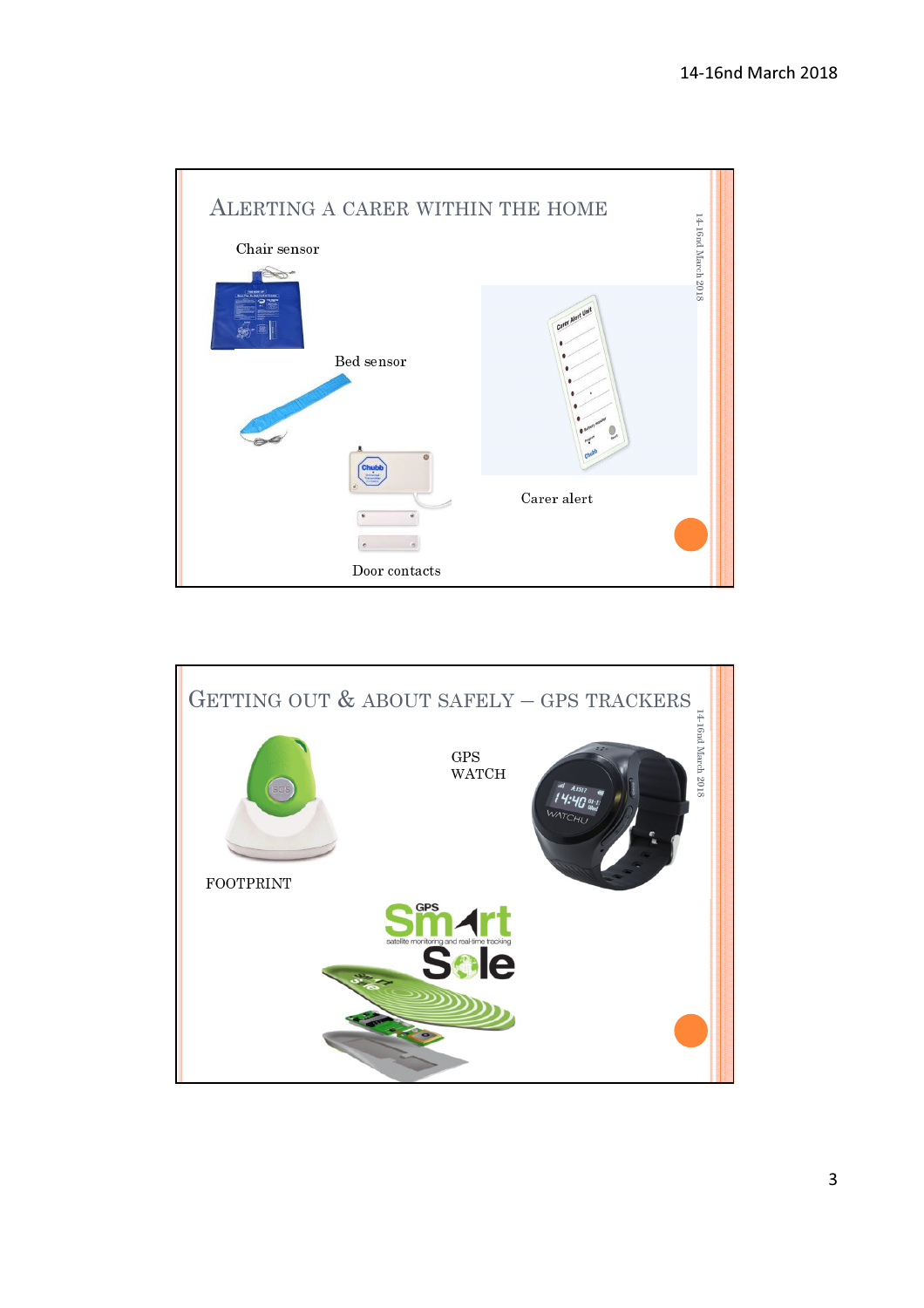

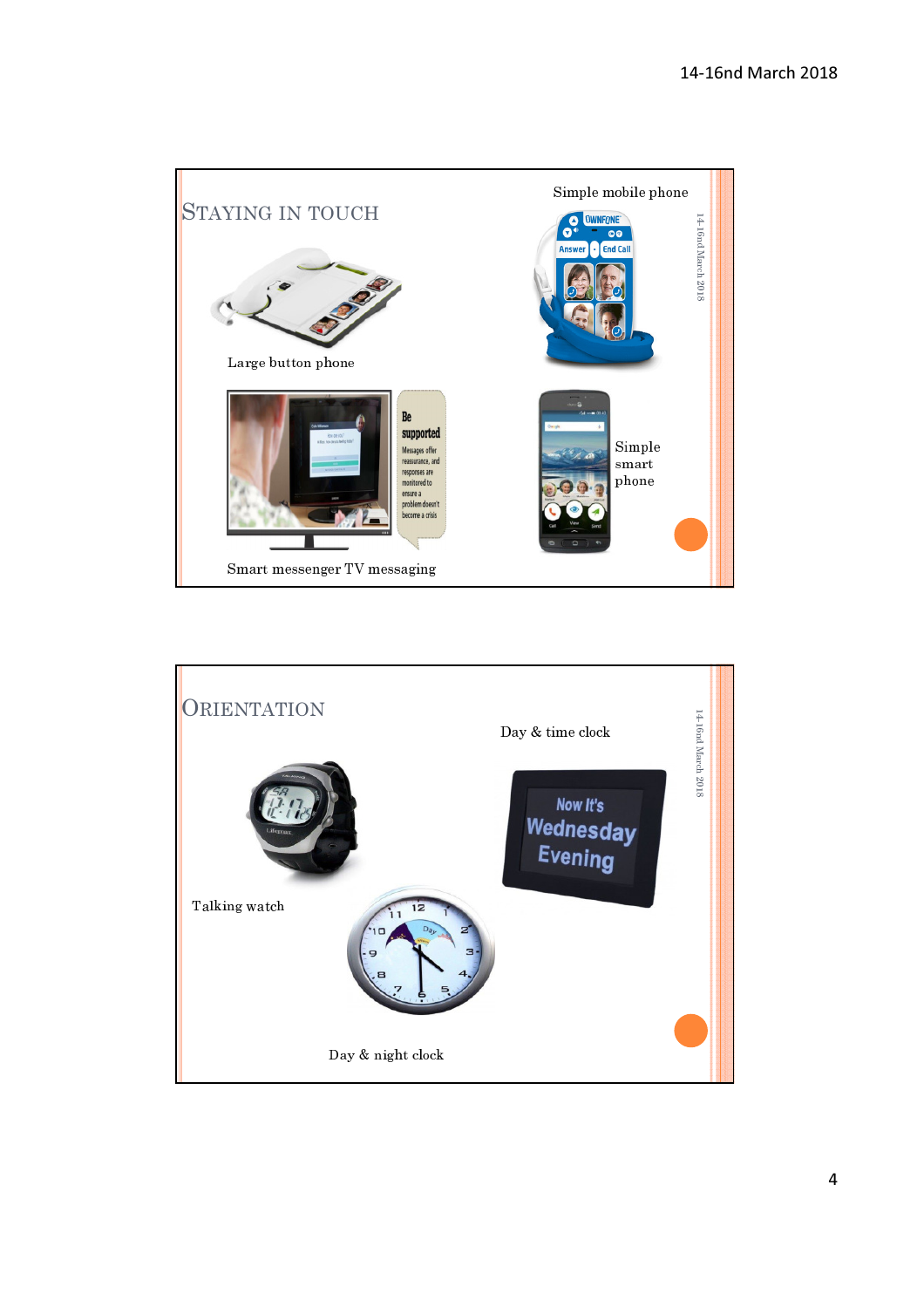

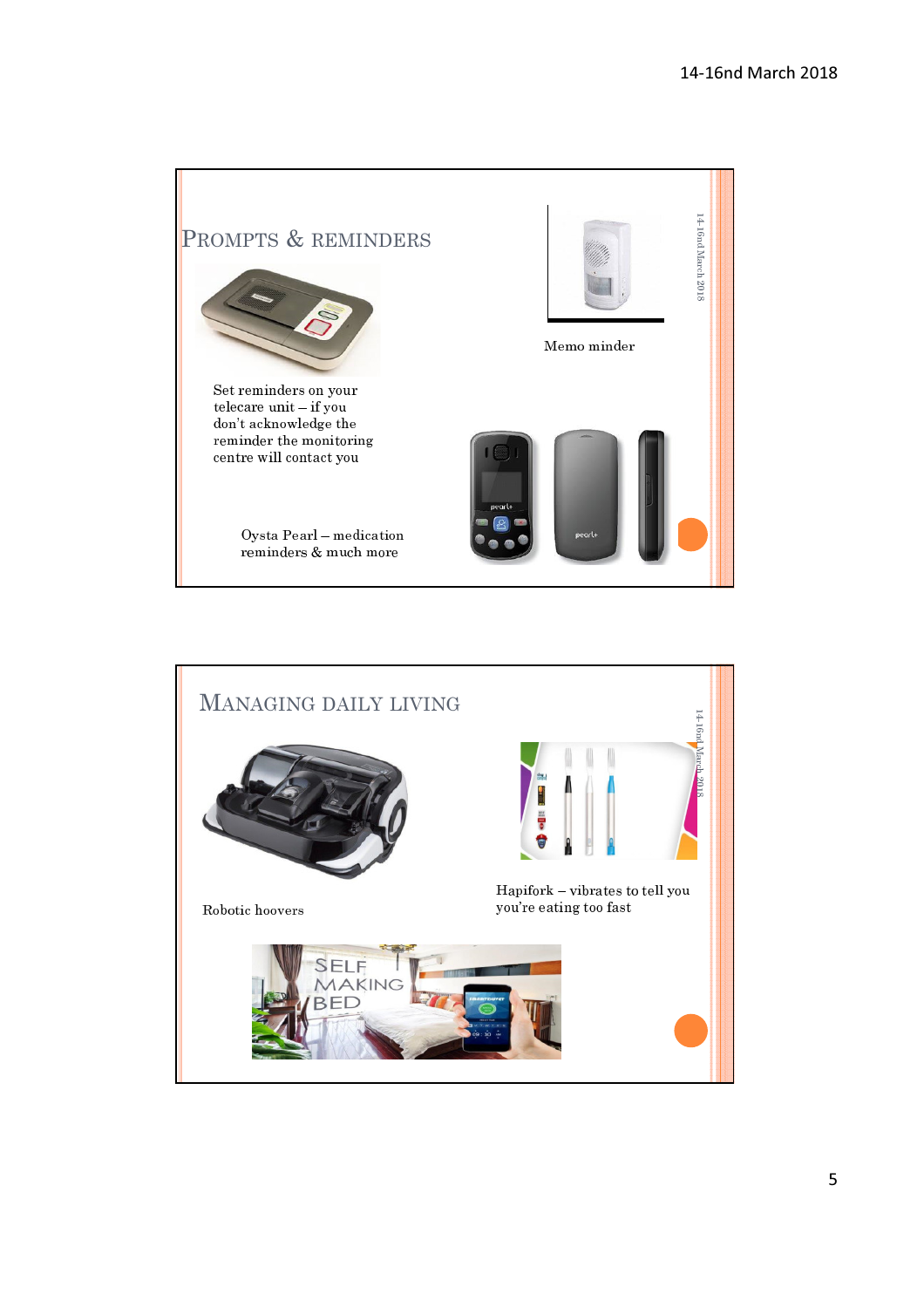

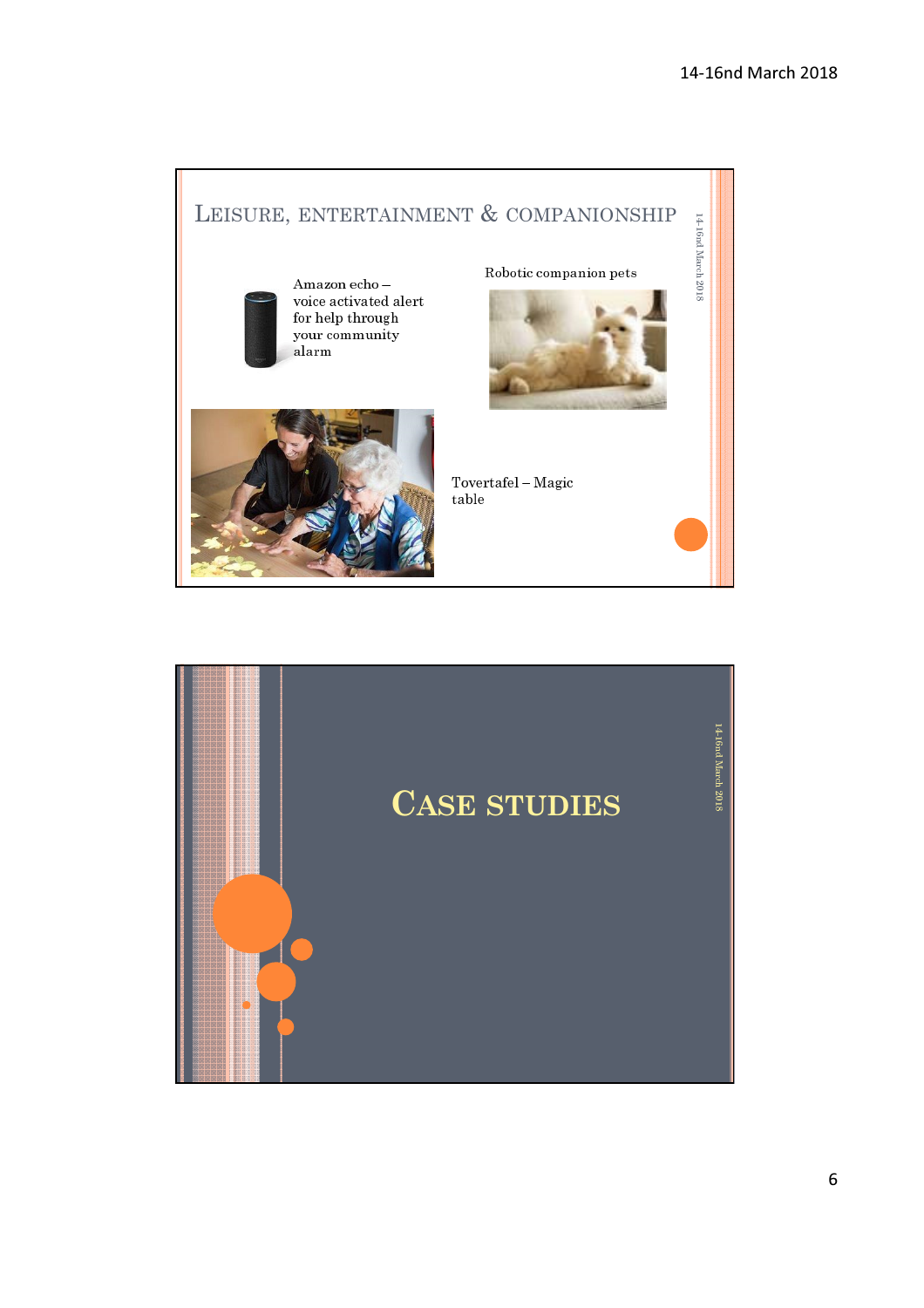4 - 16nd March 2011<br>4 - 16nd March 2011

4 - 16nd March 2011<br>4 - 16nd March 2011

## JOHN

- o Moved from family home to older person's flat aged 85
- j Diagnosis of Alzheimer's disease
- o Coping well with living independently but problem with increasing disorientation later on in the day
- o On several occasions returned to family home during the night
- **o** Installation of door sensor enabled family to be alerted if John left his flat during the night
- j Outcomes reduction in carer anxiety, reduction in distress for John, delay in John needing to be placed in residential care.

## VIVIENNE

- o 84 year old lady living in her own home
- j Diagnosis of Alzheimer's disease
- o Independent lady still active in her community
- o Reported missing and found in Hull
- o GPS tracker provided with geofence
- o A number of alerts and family contacted
- o Alerts increased in frequency six months later
- **o** Now moved to residential care
- j Outcomes enabled Vivienne to maintain independence, reduction in carer anxiety, six month delay in placement in residential home